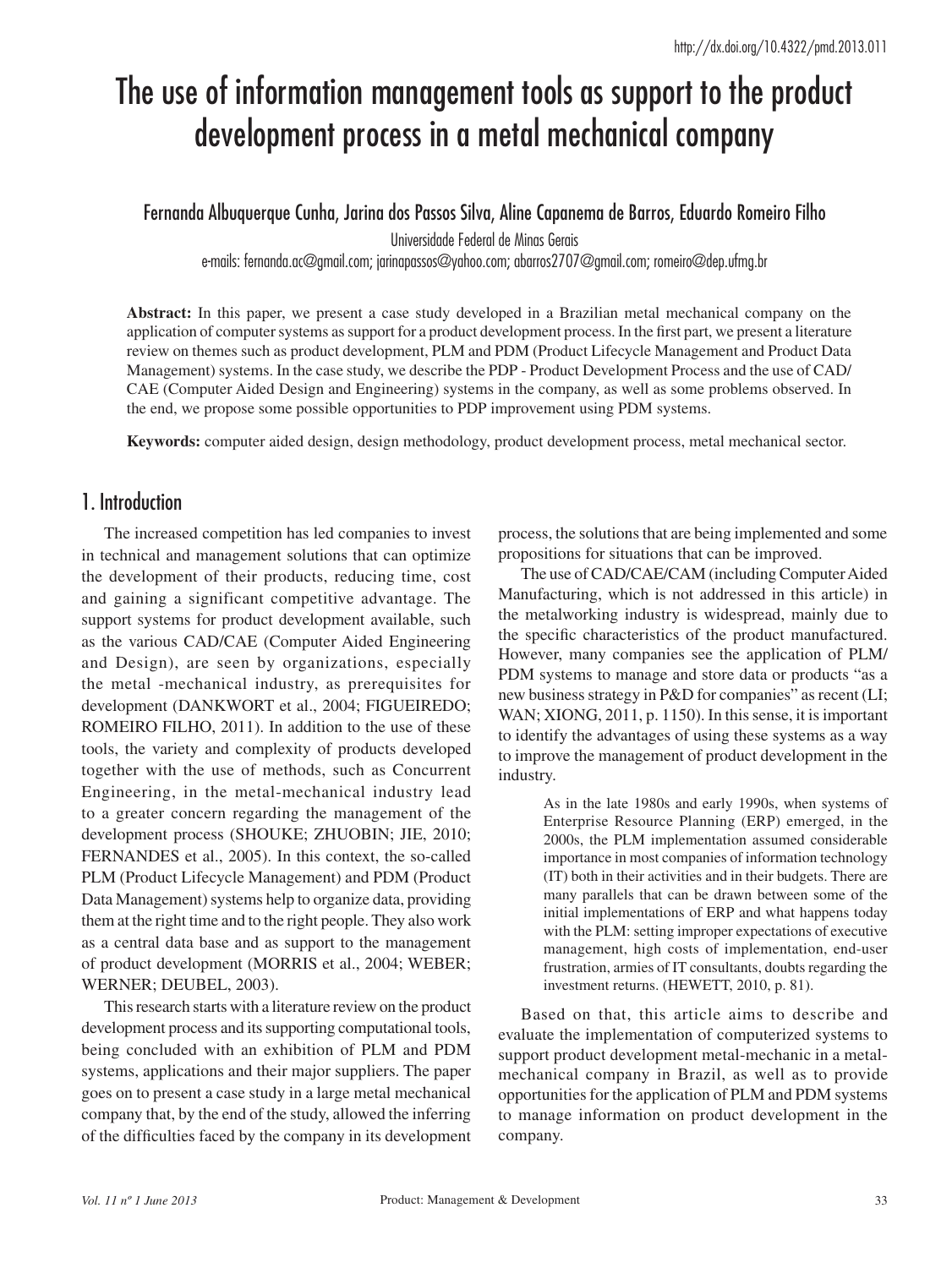# 2. Data and product's life cycle management

Improving the product development process with the adoption of Concurrent Engineering has been one of the biggest challenges faced by companies. This means bringing products to market at a higher frequency in a shorter time (time-to-market) and with the quality required by customers (ROMEIRO FILHO et al., 2009). The use of support systems for management of products life cycle, known as PLM systems are of the utmost importance to organize and expedite the development of new products. According to CIMdata (2008), PLM is guided by three fundamental concepts: (1) maintaining the integrity of product, definition and related information throughout the life of the product, (2) keeping the information about the universal product secure and, and (3) ensure the maintenance and management of business processes used to create, manage, disseminate, share and use information.

## 2.1.PLM e PDM

The main difference between PLM and PDM involves the automation of the design process versus process reengineering. McEleney (2006) defines PLM as a strategy of process reengineering, designed to leverage design data and other technologies such as systems for enterprise resource planning (ERP). It is used to manage the life cycles of products, remake processes and improve production, with the productivity improvements coming from throughout the company, instead of coming from a single department or a specific process. The PDM, however, is seen as a tool that manages data from product design and engineering, to automate the development of products, increasing the efficiency within the existing processes. Within this concept, the PDM can be understood as part of PLM.

PLM systems include all features of PDM systems, CAD/CAE and Project Management, as well as being linked to ERP systems, in other words, it is an integrated system that manages the information and the process of product development (GRIEVES, 2005). Today companies seek to meet their needs for product management by initiating the implementation of a PDM system. The most pressing need is to use 3D CAD (three-dimensional) and PDM solutions to improve the fundamental design of products and the engineering processes that support automated manufacturing. Paula et al. (2007) claim that the PDM is constituted as part of the functionality of the PLM concept, restricting itself to product specifications and the process itself. The functionalities of PDM systems can be divided into managing the process of product development and managing product information, and vary according to the manufacturer. These differ in price, scope of functionality and system architecture, but most use the same principles to manage information. They are important in all areas and

steps of managing the life cycle of the product. According to Omokawa (1999), there is a set of essential features that characterize the system as a PDM. They can be divided into two groups: primary functions and support functions. The main features are listed below:

- DATA Vault controls the creation and approval of documents and parts of the product, safety and access to data, relationships between data, check in and check out;
- Workflow automates the processes by circulating, routing and controlling functions;
- Management of Product Structure controls the list of materials, framework of parts and documents, management, and product configurations;
- Rating recovery system of identification and classification of documents for quick search and retrieval of information;
- Project Management functions of project planning and control, time control and resource allocation;
- Communication Notification enables communication and notification between users and maintains interface with email. System;
- Data Transfer mechanisms for data exchange between system users and between different applications;
- Services for viewing and comments (markup) - mechanisms for quick viewing of images and electronic information, without the need to run the source application;
- Administration setup, customization, control of users and system administration.

In the industry, approximately 80% of companies still use a system that is manual and paper-based for controlling engineering modifications. The problems arising from this situation are many and directly affect the performance of the product development process. Outdated copies of drawings, slow circulation of documents, excess of paper, a high rate of rework and difficulty to obtain product information are common problems in most of these companies (ROZENFELD et al., 2006). The growing understanding regarding the functionality of PLM and PDM systems have led companies to large investments in this segment. According to CIMdata (2008), the global PLM market reached U.S. \$ 20.1 billion in 2006, demonstrating the role of PLM in improving the "business performance" of companies. The investments in PLM are expected to continue their ascent over time, increasing at a compound annual growth rate of about 8.5% to surpass the estimated \$ 30 billion by 2011, to the tools of information, authorship and analysis of collaborative applications and management of product data.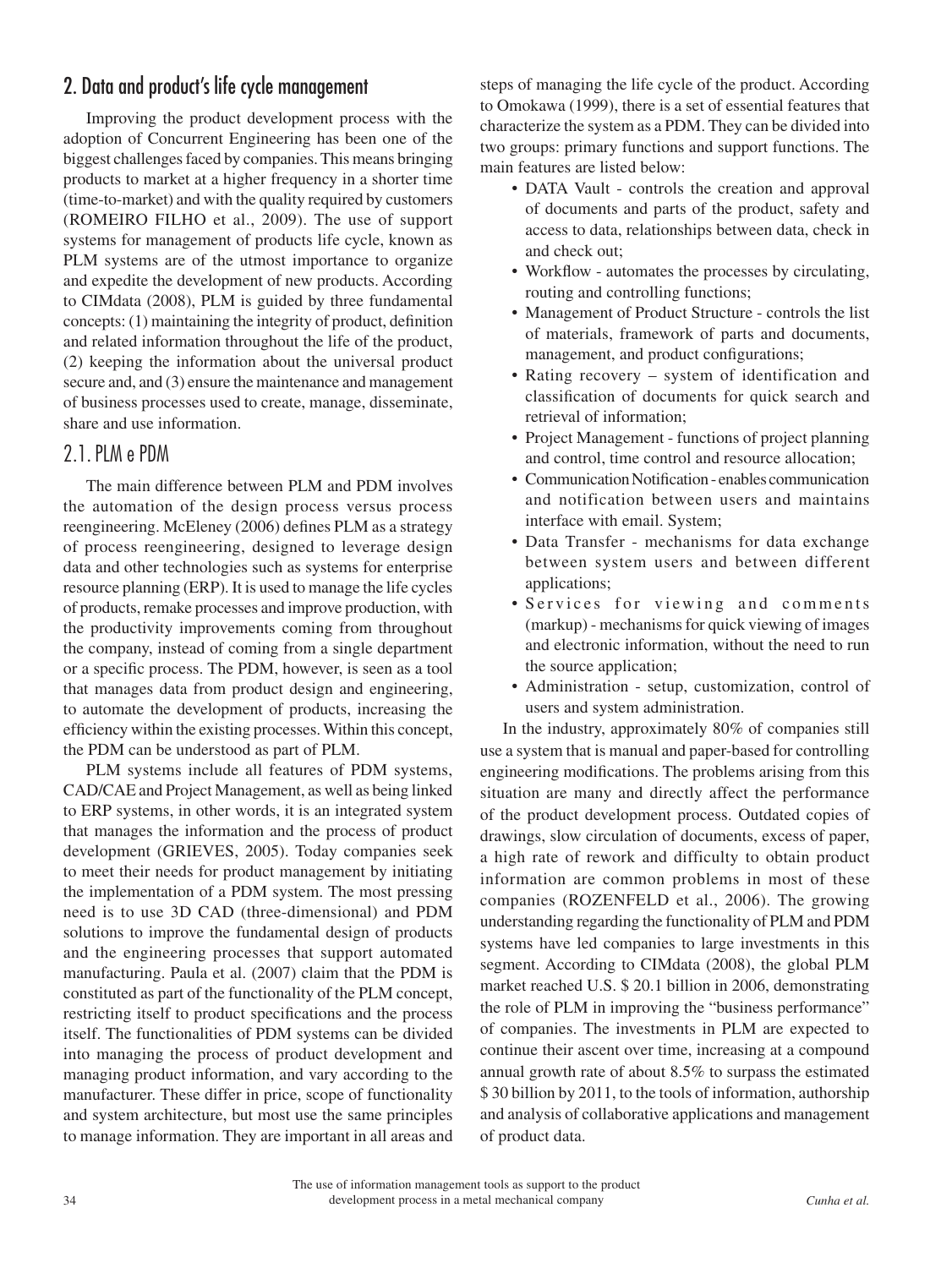# 3. The research performed

The methodology for this research, especially in the case study, was based on social research methods (YIN, 2008). Besides the literature review, visits were made to the technical areas of Product Engineering, Rapid Prototyping and Scanning and to the Tooling Division. The sectors of stamping, welding and assembly, were also studied, together with other sectors of the company that had recognition visits. During the technical visits various people in the industry of Product Engineering were interviewed, ranging from designers to project managers, in order to understand the situation and delimitation of aspects related to product development. The visits were conducted primarily by direct observation of the activities of the sectors involved, interviews with various officials and analysis of relevant and non-confidential documents and files. Most of the interviews were open and semi-structured, being developed as new information and questions arose.

The project management area of the company was contacted and a design engineer was indicated to monitor the process. The visits were held on average once a week and often occupied the afternoon, and extended for a period of six months. Naturally, the structure and frequency of visits varied throughout the research: exploratory (more general) and observational of the work situation in its beginning and, in its end, focused on interviews with people related to the project.

A clear delineation of the problem observed - limited management of information related to the product development - emerged through observations and the first interviews. It was observed that the company had difficulties that were often not reported by employees, being perceived by researchers through interviews and comprehensive analysis of the industry structure. The performance of the visits and open interviews allowed a systemic view of the processes involved and gaps in relation to information of the project. From this, the research gained a well-defined focus, with the scope to acquire more elements on the management of information across the enterprise. The final phase of the case study dealt with the analysis of possible solutions to the problem, based on literature and observation of the actual situation and its many variables.

This case study was conducted in a large metalmechanical Brazilian company, which performs various processes of product development, often in partnership with its customers. The company offers services for CAD/ CAE/CAM, prototyping, development of definitive tooling, welding and assembly lines, and has physically separate units, each being responsible for parts of the production process or the manufacturing of different products. The prototype unit of the company has high-tech laboratories for testing products in the areas of metallurgy, acoustics, together with test centers of impact and mechanical testing. It also has a laboratory of system validation, micrograph and a verification center of emissions.

The company conducts the design and construction of tools, assembly and controlling devices. There are types of equipment that are made since the establishment of CAM programs for milling to 2D and 3D cutting of the tools components. There are also presses for conducting try-out of the tooling. The unit is divided into several cells; each produces one type of family of tools (the family concept is applied in steps or operations of the tooling). The Engineering of Product Development is responsible for projects, particularly in partnership with clients, conducting technical and economic feasibility studies; product development, assembly evaluation; modification of existing products (such as changing manufacturing materials); updates to sketches, analysis of technical standards and regulations.

#### 3.1. The product development system in the company

The company has extensive know-how in product development, working in two ways: (1) the company shares the stages of product development with the client company, performing it in partnership (or co-design) or (2) it designs the manufacturing process of components already developed by the client company, including the manufacturing of tools for subsequent sale and/or supply of stamped parts. In general, the development begins with the contact made with the client company by the Sales Department (the commercial proposal, which is sent to the client, is developed jointly with other departments). When development refers only to the construction of the tooling, the Tooling Division assists the Sales Department in determining the hours required the development and manufacturing process of the piece. Thus, one can determine the cost of the product and tooling. In the case of co-design development, the participation of both the Development Engineering and the Tooling sector is required. This is due to the fact that it is necessary that the Engineering determines the hours and techniques necessary to define the piece, considering hours of project development, simulations, and tests on prototypes, among others. The Tooling Sector must inform the hours needed to manufacture tools and expenses with equipment (as well as the development via mathematics). If the company itself is responsible for the supply of parts, the sector of costs, along with other sectors mentioned, calculates the unit cost of part supplied. After preparing the budget for the client, and should they reach an agreement on the manufacturing, an NPN (Notification of New Products) is issued and various sectors in the company become involved in the product development, based on a reference number.

In the co-design development the first step is the definition of the product based on the received requirements.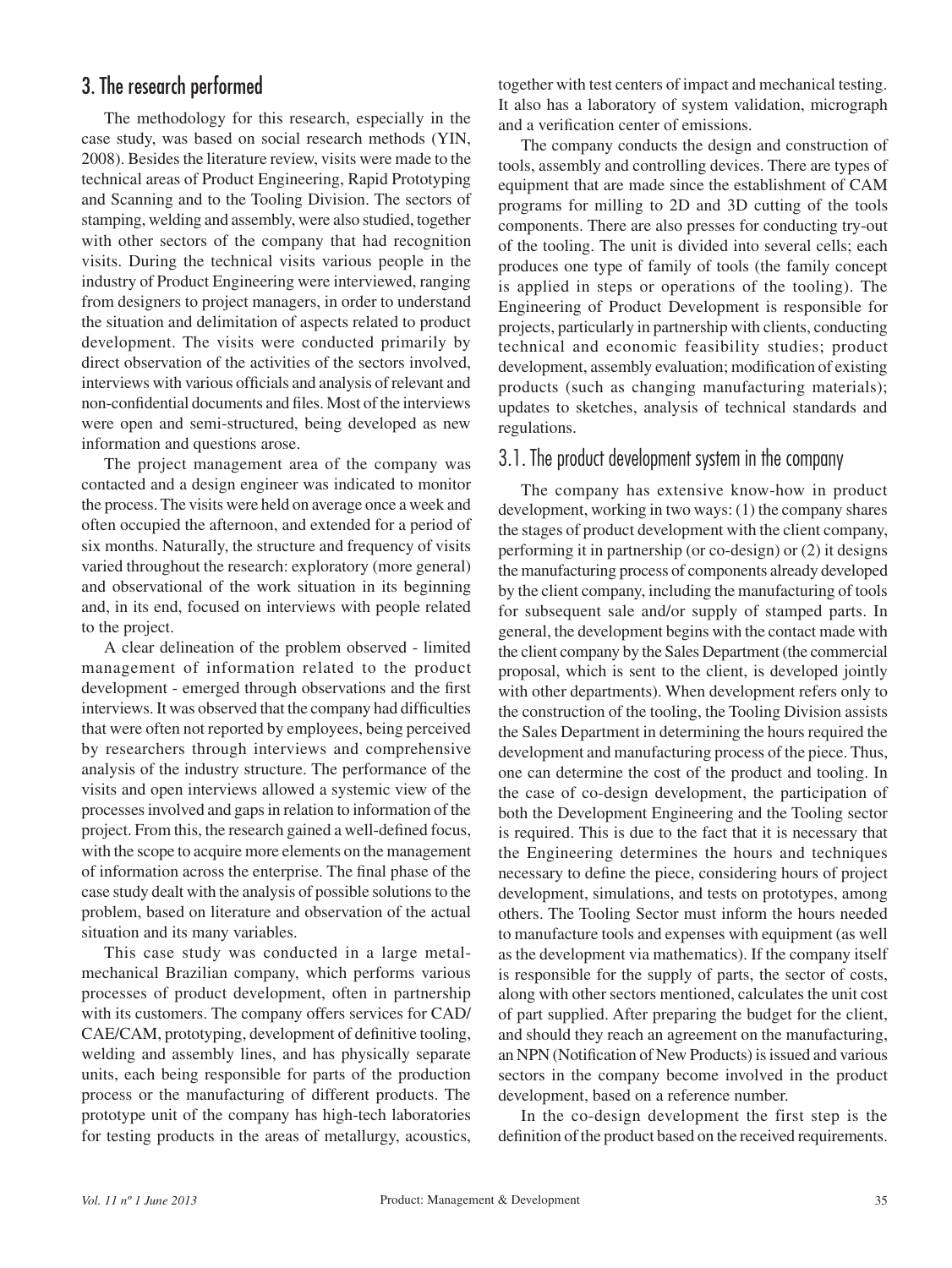After the Development Engineering defines the product through simulations and tests on virtual and physical prototypes, the preparation of tooling begins. The Tooling initially performs simulations of process definition and subsequently the production tooling. Along with this development, there may be modeling or machining in expanded polystyrene models of parts of the tooling in order to enable the casting process of this component.

From the definition of the conceptual design with the specifications received from customers, it can be considered that the development is an overlap of the stages of detailed design and preparation for production. In this step, begin the tests of manufacture and assembly, simulations and prototypes, which fit into the detailed design and later the tooling design. At the same time, there are tests simulating the process of the tooling and definition of the manufacturing process of the product with number and type of stamping operations. After construction of the tooling, testes on the pilot batch are made for approval of the production of the requested batch.

The company produces spare parts, welded assemblies and complete systems. In the development, it acts not only as a supplier but as a partner in the product development. The degree of involvement varies according to both the client and the proposed product in two basic forms: (1) Construction of the tooling based on a project that has already been developed, in a traditional customer-supplier relationship and (2) participation in the development of the piece in co-design considering the specifications received. The co-design relationship occurs when the client selects the specialized suppliers for the development of the product and thus shares responsibility with the supplier, evaluating each phase of the process.

#### 3.2.Product Development Engineering

The sector of Product Development Engineering (or simply Engineering), this research's focus, is responsible for the CAD/CAE of the company and the co-design partnerships with businesses customers. Its objective is the product itself and not the development of the production process. The sector cons ists of about twenty employees among designers and engineers, with division into cells, each responsible for a product or family of products. It is inserted in product development in the conceptual phase, the creation and/or validation of projects, and simulations prior to construction of any mock-up or physical prototype. The duties of the sector are: development of new products in co-design (studies of technical and economic feasibility, product design, assembly design, and component and project materials design); management of design changes; update of mathematical sketches; analysis of technical requirements and standards; and diverse simulations.

At the start of new projects, after the issue of NPN (New Product Notification), the project is transferred to Engineering. The designers and engineers of the sector participate in workshops with representatives of customers, in which the FMEA (Failure Mode and Effect Analysis) is made and some norms and standards of the client are presented to the supplier company. In situations where there is no co-design the supplier company must validate the design submitted by the customer in order to detect possible failures and prepare the design for subsequent simulations. The CAE stage is the phase of evaluation of ideas and consists of a series of simulations of the virtual prototype of the product. Simulations of the properties of the product and manufacturing process are made along with stamping simulations, which are responsibility of the Tooling unit. With the results of virtual simulations, a report is made and delivered to the CAD designers with the necessary modifications. Once approved in CAD, CAE and simulation in stamping, the project follows to prototyping in foam and/or testing with physical prototypes.

## 3.3. The use of CAD/CAE systems in Development Engineering

The CAD system is used in the first phase, which is of generation of ideas. At this stage, the company uses part of the knowledge gained in previous projects and specifications submitted in order to create possible solutions to meet customer requests. Sometimes changes or improvements to existing products can be requested. In this case, it is possible that the Development Engineering personnel receive the project of the product being modified, or even the physical piece that must be "scanned" (process in which the device covers the dimensional shape of the piece in 3D generating the contours of the product in CAD). The company has several types of CAD software to support the development, because each customer uses one or more specific kinds of software and often the client requires files to be uploaded in the standard of the company. In the preparation of the projects several parameterized operations that can be edited are made, which facilitates future modifications and corrections. However, when doing the conversion between software, these operations are often lost, making it necessary to redo them and correct the imperfections of transfers. There is a way to transfer files in IGES (Initial Graphics Exchange Specification) language in which there is loss of data and transfer errors that must be corrected by the designers after conversion.

After the brainstorming phase, the product follows to the simulations of manufacturing processes such as stamping. The simulations performed by the Tooling Engineering test the rupture sites, hardening or stretch of the material, i.e. define if the piece and tooling are possible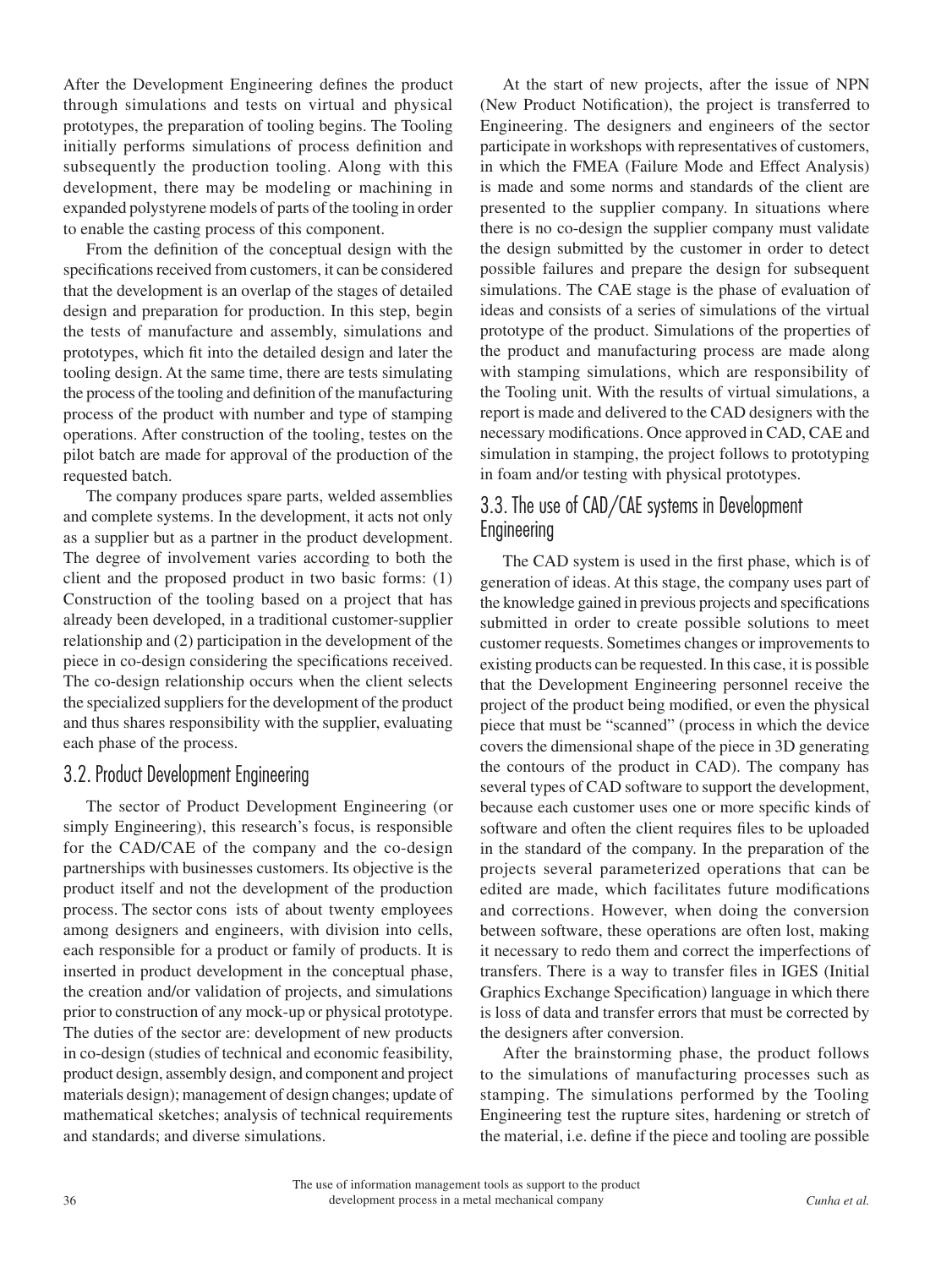to be manufactured. These results are sent to the CAD for any changes in points of product failure (later, simulations can be redone). The CAE is applied to locate the potential design problems. There is a pre-processor that imports the design of the CAD software and makes the preparation; a solver that performs the calculations until the solution, and a postprocessor to visualize the result through graphs. In most cases, the CAE studies are done after a prior definition of the product and are sources for possible design changes. The CAE simulations and virtual prototypes extensively reduce the real problems in products. These prototypes can replace some of the physical prototypes with savings in time and cost. This is because the virtual prototype can predict the incidence of failure and serve as a basis for product testing, functional testing and suitability for the design and assembly, besides allowing rapid changes as modifications in thickness, material or tolerances. Simulations of static and dynamic motion, such as torsion, tensile, fatigue, vibration, pulsation, temperature effects, durability testing, among others, are made.

The physical prototypes are used in tests of safety, endurance, fatigue etc. They are mainly used in products of high complexity, structural items and in tests of properties of materials still poorly understood (as in the case of new materials). Additionally, customers require prototypes prior to the final product for testing of interference and integration with other components, producing a pre-series of new products and using them in field trials. The physical prototypes used in field trials have their results compared with virtual ones so as to assess the proximity of the virtual solution, which reach more than 95%, as quoted by the Engineering team. Overall, the use of CAD/CAE/CAM is intense in the company, and it is essential to maintain its position as supplier in the first level and the ability to co-design.

## 3.4.Phases of project development

When developing a product, the company must, besides follow the ISO standards, attend to the norms and standards specific to each client and also the local law (with greater attention to environmental and safety legislation). If involved in projects for export (which happens often) it will have to follow the law of the country to which the product is destined. A Book of notes of the development process is produced with every step, relevant documentation and all information and drawings of the products (the Book is pretty much standard for enterprise customers, with only minor changes to fit the needs of each). Most of the time, the phases described below occur simultaneously, because the steps are interdependent and need the results generated among themselves, besides the need for agility in the development process and the short term:

- • *Planning of product development* with definition of NPN, responsible team and schedule;
- • *Generation and evaluation of concepts* with the "idea generation" in CAD and evaluation of alternatives;
- • *Preliminary assessment of the project* analysis of technical, economic and financial feasibilities;
- *Assembly design* defines the product structure and materials and all studies in FMEA and CAE of the product;
- • *Construction and testing of prototypes-* components which can be purchased (as hoses, nozzles and seal rings in the case of systems for fuel tanks) are defined, together with other components produced using the CAM system;
- *Validation/output of project* completed with the verification of the design and project information.

The model of the Book of products resembles the stages of product development, according to the model of stage gates presented by Rozenfeld et al. (2006). However, the stages are completely integrated as the phase of improvement of ideas and studies in CAE. In this case, the CAE identifies possible changes/improvements that can be made in the final product and allows, at the time of generation of the concept, changes in the product structure. During the development there are simulations that aim to test whether the tooling for stamping a product is or is not capable of being manufactured, that is, determine whether it is possible to stamp the product on a large scale. Prototypes are also produced before the construction of the tooling in order to test the impact resistance of the product, vibration, dynamic and actual stamping conditions (especially in case of complex products). After a certain product, with its final tolerances, material and dimensions, starts the process of construction and tooling.

# 3.5. The management of data and information related to a product

In the company, the cells of the Product Engineering team are separated by type of product developed. In the Tooling there is a team responsible for performing simulations of stamping. The tasks within the cell are divided between the team and there are people specifically responsible for CAD or CAE. There are also activities that are physically separated from the unit, with the prototyping industry. In the process, you can see the features of Concurrent Engineering as overlapping phases and cross-functional teams. The management of product data (such as simulations, CAD files that have been modified, drawings, etc.) is done individually by each designer. When there are extensive designs, as sets, or complex products, there is a need for more than one person working simultaneously on the same project.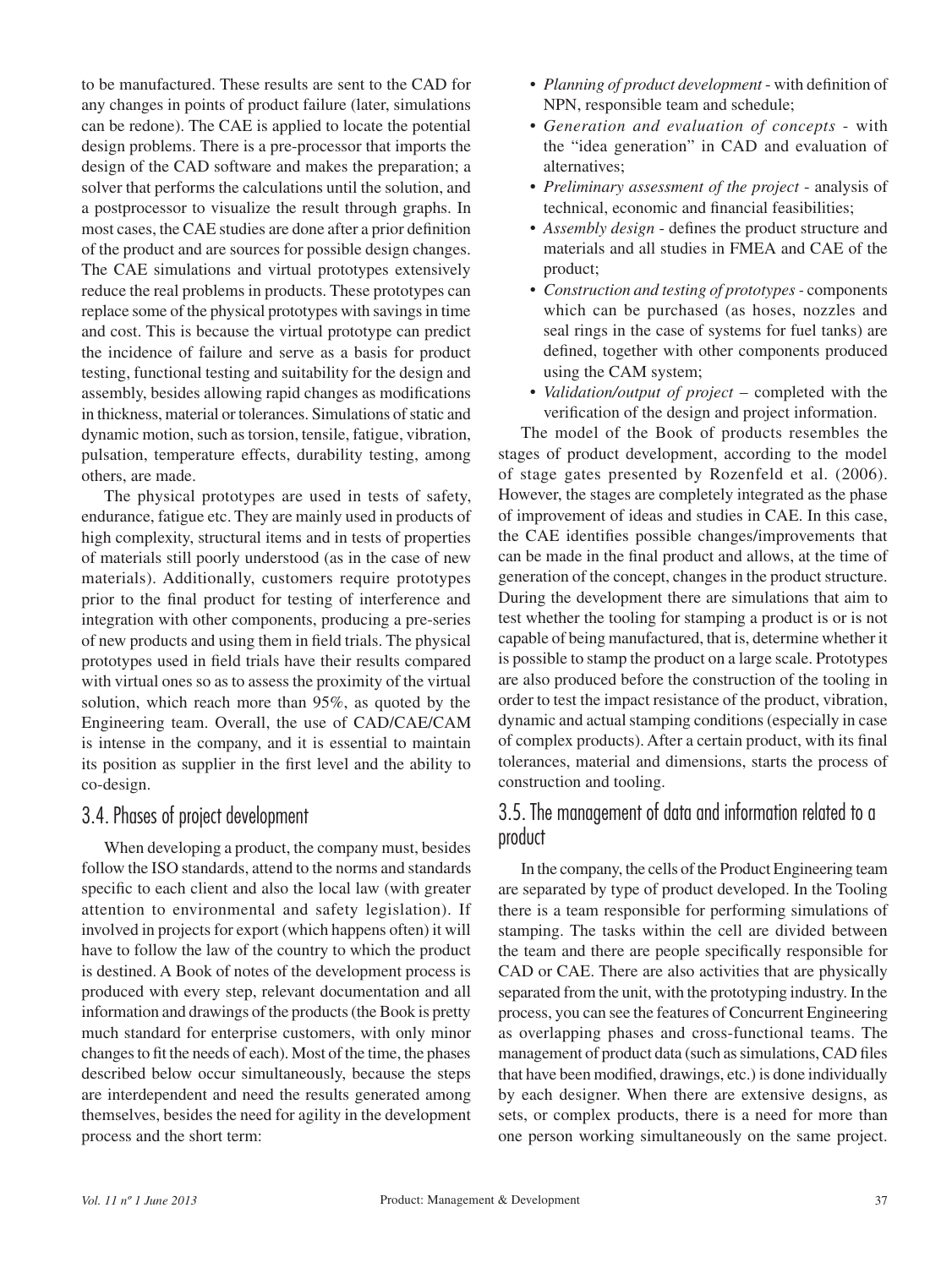In these cases, there are situations, for example, in which more than one designer performs the same modification without the knowledge of the other members of the cell, which can cause changes in duplicate files. The database is individualized for each designer station, files are stored and separated by client name and the titles of the files are chosen by the performer. Each station has files of who operates, which are not saved in the network for security and confidentiality reasons.

There is a backup system, a server that can be accessed from all workstations and printers and can store project files. After working on the file, the designer can store it on the server. However, it is only compatible with files in the main CAD software used. In other cases, the files are managed by the designer, which holds all knowledge of revisions, modifications, or changes, and manages the files on his or her own. As a way to ensure the safety of files (since there have been cases of total loss of hard drives and stored information), a new workstation was acquired to be used as a backup system. In addition, CD recording are made each responsible for projects, after finalizing the development, which are stored in the "archive". The file storage both at the central backup unit and CDs does not follow any pattern (location and naming of files are defined by those creating them).

As for the final designs of product, they are managed by someone responsible for saving the final file project, which contains all the information and final rules. This latest version can only be changed by this person and this copy of the file and other user can only open it for reading. In general, the management of intermediate steps of the project is the responsibility of the designer, being filed by him or her, for consulting or to be used as base for future projects. After completing all steps of the project, the final design is also available to the Tooling, which will be responsible for building the tooling.

## 4. Limitations generated by current data management

The current data management in company has been identified as an item with several limitations. It was observed that the Engineering had not had the concern with his stage or even a perception that the current form of data management would be open to improvement, even with the various problems that were cited by industry personnel. There were cases when the designers left the company, making it virtually impossible to consult data on projects organized specifically by them. It is noticed that the filing of the outcome of intermediate stages of development is limited, since much of the information is stored only on the workstation of the responsible designer. Only projects approved by customers and ready for manufacturing tooling are archived on the backup system, to which only one person has access (practice started in late 2008).

The old projects or the ones that were interrupted are stored on CDs and the files are deleted from the computer where they were created. The time required for search and retrieval is typically long and files are not always found. Although the effects of these losses are difficult to measure, they imply (in practice) in the loss of part of the experience of simulations performed, the ideas already tested, the sequence of corrections already made. This situation is considered to be recurrent by many interviewed in the sector.

The naming of the files also proved to be a relevant point. The designers file the documents according to their understanding and personal needs. The only standard is to separate files per client, and there is no defined nomenclature for files or any indication for designers to use in order to have a better standardization and data management. This management creates an individualized way to name files and thus the recovery of old projects is slow, even if carried out by the person responsible for the file. There is also no standard for identifying the latest revision, which can create problems in sending to other sectors of the correct version. As an example, a case was described in which the design was sent to the Tooling in its intermediate version which created a loss of approximately 400 hours of work in machining.

Another issue to be addressed is the flow of information. Designers are responsible for sending the information and file for the sectors the follow. One worker reported cases when one sector claimed to have released the project, but the next said it was never received. Currently, there is no way to control that flow of information between sectors to know whether the employees actually sent or not the information, with the possibility of delays if such situations occur.

Regarding the revisions of drawings, copies are distributed to all related sectors, usually by electronic or physical copies (which are printed in the sectors of destination). This process is slow, since it is necessary to deliver to the Tooling and factory paper copies or send electronically to all sectors that can use the drawings. Sometimes, even before a revision has been fully disclosed, there is already a new one being made which lead to often working in outdated versions. Another aspect is related to more complex projects, with several people involved, because a designer can make a change without the knowledge of others and they work in the opposite direction, making changes similar or incompatible with each other.

These problems and limitations were reported by designers or observed during the study, despite the company's extensive experience in product development and widespread use of CAD/CAE, with the simultaneous application of different software. It was demonstrated that the management of design information is the main challenge of the company and source of conflicts and errors. The measurement of these problems, on the other hand, is a limit to the research because there is no record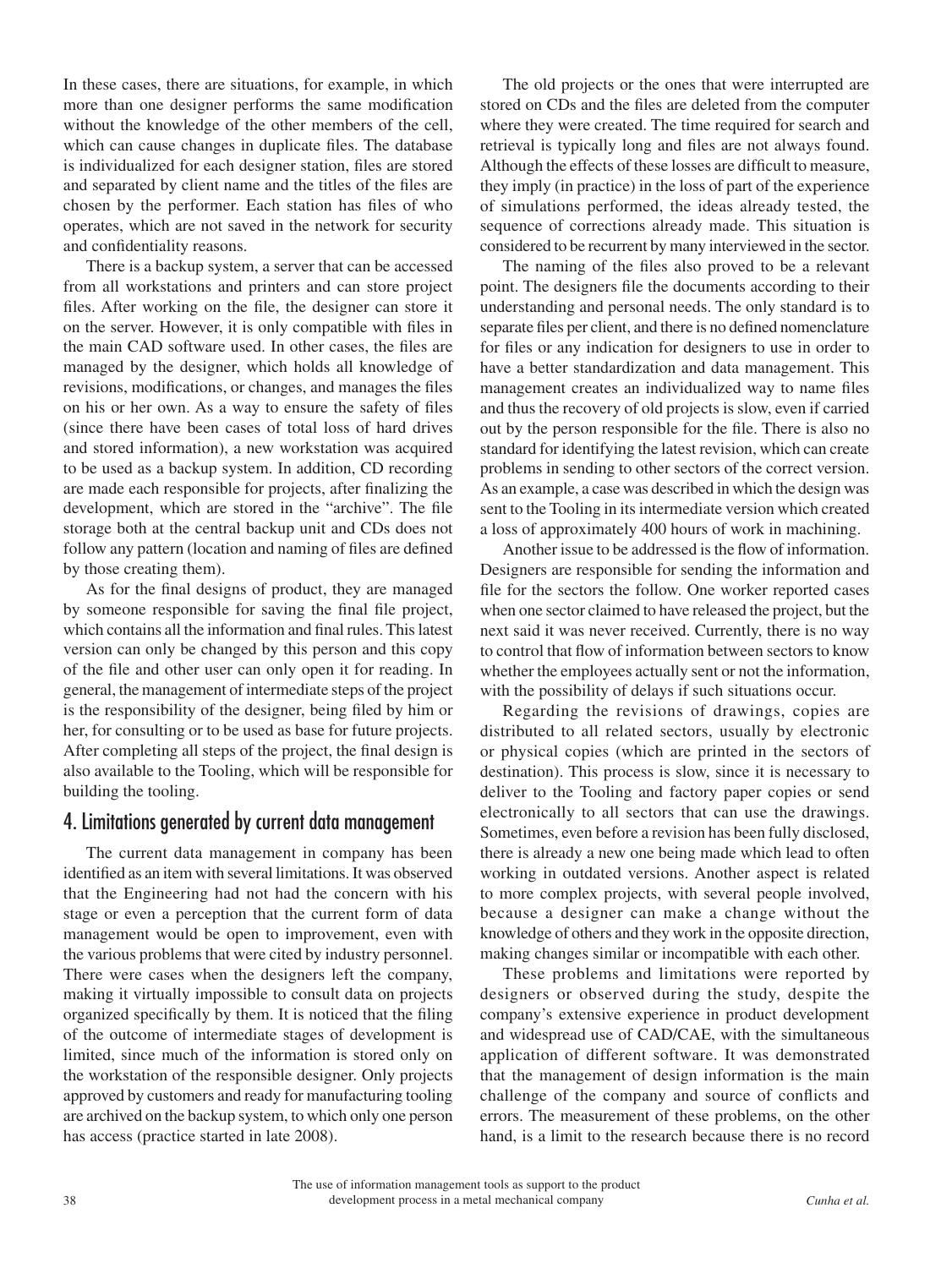of losses occurred due to inappropriate use of CAD/ CAE. Naturally this gap comes from the limitations of the system management. Although perceived by many of the respondents, problems of information management are not logged in a way that allows their measurement. Still, it is believed that the research model used was appropriate for the understanding of the problem treated, generating subsidies for recommendations for improvement.

#### 5. A proposal for development process improvement

The need to provide product information at the right time and for the right people is important to have an effective management of data, which can be done by PDM systems. In the Development Engineering sector, the PDM can provide process optimization, and make it safer, creating a single database that can eliminate (or reduce) the problems of duplicate files, lack of version control, loss of data, drawings and history of the projects, storing properly and reducing time for location of information. However, there is a great variety and diversity of systems of data management of the product on the market, which have a strong range of features. Nowadays, many companies use it in the development phase and not throughout the life cycle of the product (in this case, including prototyping and tooling).

As noted during the research, the company has limitations with regard to the management of information relating to products developed by Engineering. As already mentioned, the current system is flawed because the filing, search and project control is very sensitive and unreliable. The company works with a large number of clients and has a prominent position in product development in Brazil, and is one of the few to possess the necessary requirements for participation in co-design projects. Given these conditions, it becomes increasingly necessary that the company adopts a more effective way for controlling the designs and information.

The literature review indicates PDM systems and their functionality as a solution for improving the current data management. One of the perceived problems was exactly the information loss due to rotation of designers, who have control of the files and data and revisions, as there was no pattern of archiving of the projects. The PDM systems can eliminate the need to save files in the workstation itself or even CDs, making information more secure. Even discontinued projects can be kept on file, as well as CAE simulations, which currently are not archived (because they occupy too much memory).

Nowadays, there are problems in disseminating revisions of drawings, since the distribution of files is slow. In PDM, the designs can be viewed in real time, and users only have access to the latest revision. The electronic preview facilitates dissemination of revised drawings. In the central database, with the PDM solution, the files are saved in a standard nomenclature, to be set during its deployment.

This could facilitate the search and recovery of files from old projects.

In PDM systems, access to information is limited by user groups. Thus, each user profile has access to only certain information, keeping files secure and confidential. Changes may be made only by certain users and two people cannot change a file simultaneously, reducing possible rework. Furthermore, the system identifies who was responsible for the last change. Another important feature of PDM is that once the flow of information is deployed and set, it is not necessary for users to send files (via email or paper). The system itself controls the release of the drawings, because the flow is already provided. Or, when a drawing is done, it automatically goes to the subsequent sectors determined. The PDM can optimize the approval and introduction of new products, increasing the competitive potential of the company. Probably, the customers themselves would have a better vision for the company.

### 5.1. The proposed implementation of a PDM system in the Tooling unit

The company has a strong policy of investments in technology. The tooling has noted the need for efficient data management and has begun to implement a PDM solution. According to respondents in this sector, the selected software is the most widely used among the company's customers.

The implementation of PDM, as well as other data management software is quite complex and requires a broad restructuring work. It's a long job that needs to be done well so that there are really positive results in the future. The system provider, like other suppliers of this type of solution, monitors and shapes the product according to customer needs.

In the Tooling, a chain reaction is happening because this type of data management software will require a gradual update of the previously existing infrastructure of project management. Since the exchange of hardware (machines with high processing), software, servers, networking and also the upgrade and training of personnel - all this mobilization for the implementation of PDM, installed on a server to access all computers sector. It is a complex task and in the new system there is no more traffic between computers, only computer and server. Only in network infrastructure and cabling the expenses were approximately R\$ 150,000.00. Regarding the hardware, these solutions require a very high processing capacity and for that 16 multicore processors were installed. A central server was installed, and another one for backup and thus there was gain in processing speed. Some CNC machines are older and are not able to support the size of the new 3D files. Gradually these machines need to be replaced (having in mind its lifetime).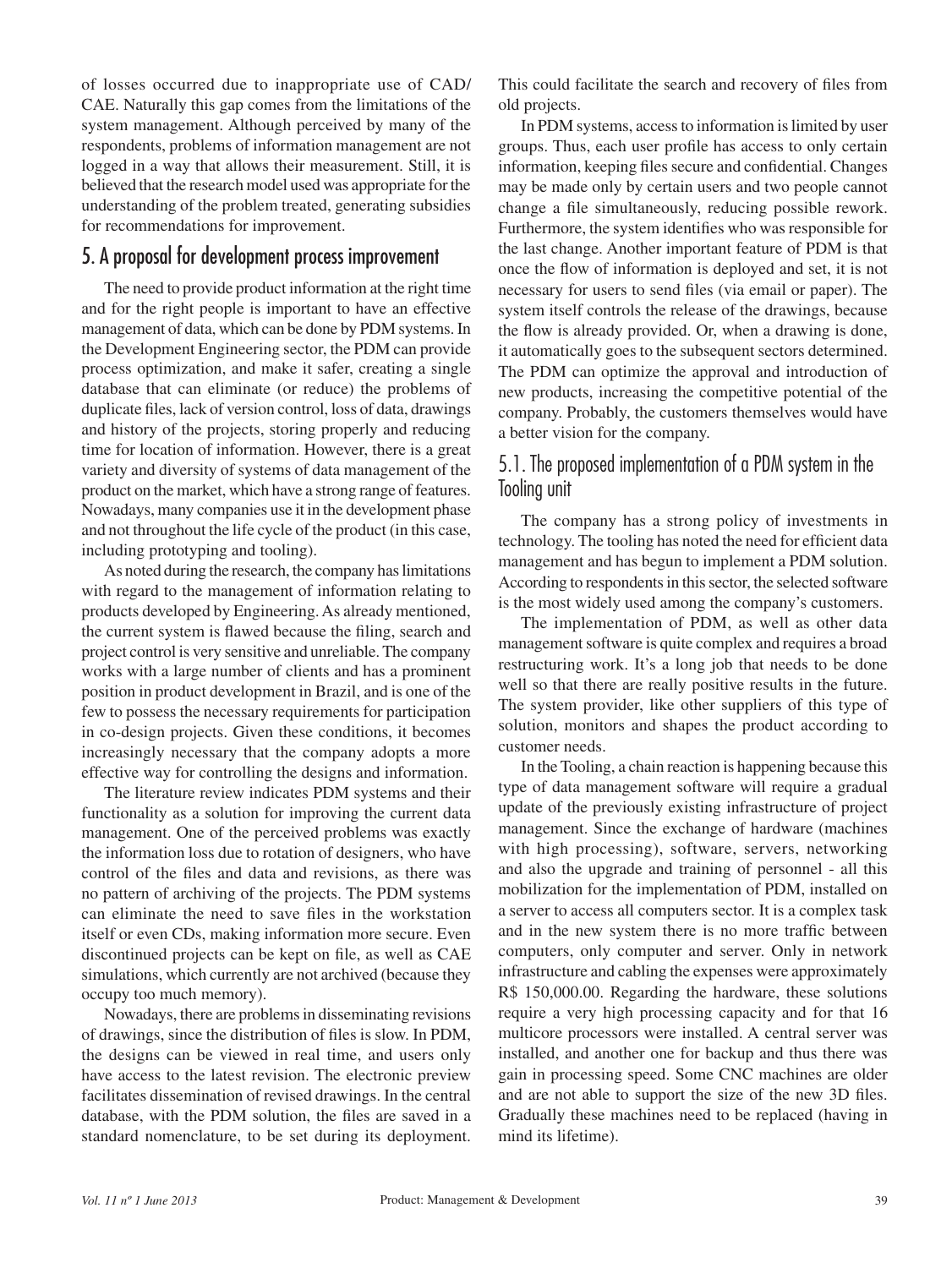The implementation in the Tooling is to last for about a year and a half. About 60% of the deployment time of PDM focuses on defining the design of workflows, determination of inputs and outputs, standard nomenclature for the drawings and files, definition of user profiles, which have permission and type of access. The next step is the training of the users who will use the system, beginning with a 40-hour basic course for everyone. Later, more advanced training will be made according to the need of users. It was also pointed out the importance of the application of ISO standards for the implementation of PDM, since information flows and the inputs and outputs, as documented in ISO and very useful for system deployment, are required.

With the implementation of PDM, it is expected to reduce the use of paper drawings, since the project will be displayed on terminals available throughout the tooling sector, enabling 3D visualization. In offices, this will be done through the computers themselves. The system will also enable greater integration with the sectors of modeling and virtual simulation of machining, improving information management in a comprehensive way. Besides the implementation that has already started, there are a few studies for developing and creating new tools, also using PLM. The company is a pioneer in a work that seeks a way to automatically chain project schedules with the drawings and files to be worked on.

#### 6. Conclusions

For this study, the development process of products in a company was investigated, particularly in regard to the management of information. It was noticed that despite this being a major player in the Brazilian market, there is still much to be done in order to make the management of data and information of product development more efficient. The creation of a proper filing system (including ideas not used and CAE simulation, for example) and a standard for file naming are examples of that. Although they seem marginal to product development, these issues, imply in difficulties throughout the process, including to subsequent phases, generating impacts in later stages of the production process (as in Tooling).

PDM systems show up as an efficient way of management of product information. The most comprehensive and integrated form of PDM/PLM, which is evaluated throughout the lifecycle of the product is especially well suited to the case analyzed, but presents itself as an opportunity for the future, in view of the difficulties encountered by the company in its current state. Therefore, it is recommended to gradually adopt a PDM system and then migrate to a PLM philosophy that more appropriate to the competitive landscape observed since the 2000s. Companies using PDM systems focus on data management features, as this is its most obvious application. The company studied realized the

importance of using these systems and began the process of implementing a PDM system in the Tooling unit as a means of improving the processes in this area. The system will ensure the display of 3D design, integration with modelling and virtual simulation sectors for machining, and improve the management of information in general. The situation analysis of Product Engineering, focus of this study, indicates the need for improvement. However, there is still lack of perception of the problems generated by current data management. In this case, the application of a tool such as PDM presents itself as convenient to make those involved with the system in the company (engineers, designers, managers, etc.) progressively realize the advantages of their application and prepare for more sophisticated solutions such as those proposed by PLM.

It is noticed that the PDM system implemented in the Tooling can be extended to Engineering, which can generate large improvements in data management of the PDP of the company, solving problems discovered during the study. Thus, much of the structural adjustments would have been made and the system interface would be already known, reducing deployment time in Engineering, and enabling the integrating of areas in the company. The future deployment of the PLM and its extension to the Development Engineering will generate a competitive gain for the company, once it facilitates the partnership with clients, which is a key to the company researched. Furthermore, they can take the company to a leading position in the market and become a supplier with exceptional structure and higher know-how on product development.

#### 7. Acknowledgements

The authors thank CAPES and CNPq for supporting this project.

## 8. References

- CIMdata. **Global Leader in PLM Consulting**. PLM, 2008. Disponível em: [<http://www.cimdata.com/plm.html>](http://www.cimdata.com/plm.html). Acesso em: 25 set. 2008.
- DANKWORT, C. W. et al. Engineers' CAx education It's not only CAD. **CAD Computer Aided Design**, v. 36, n. 14, p. 1439-1450, 2004. [http://dx.doi.org/10.1016/j.](http://dx.doi.org/10.1016/j.cad.2004.02.011) [cad.2004.02.011](http://dx.doi.org/10.1016/j.cad.2004.02.011)
- FERNANDES, J. M. et al. Cross-functional teams and concurrent engineering: contributions to the development of product design through multidisciplinary integration using CAD systems. **Product (IGDP)**, v. 3, p. 5-9, 2005.
- FIGUEIREDO, A. C.; ROMEIRO FILHO, E. As Práticas de Sistemas CAD e sua Contribuição: um Survey na Indústria Metal-mecânica Mineira. **Produção**, v. 21, p. 1-11, 2011. <http://dx.doi.org/10.1590/S0103-65132011005000024>